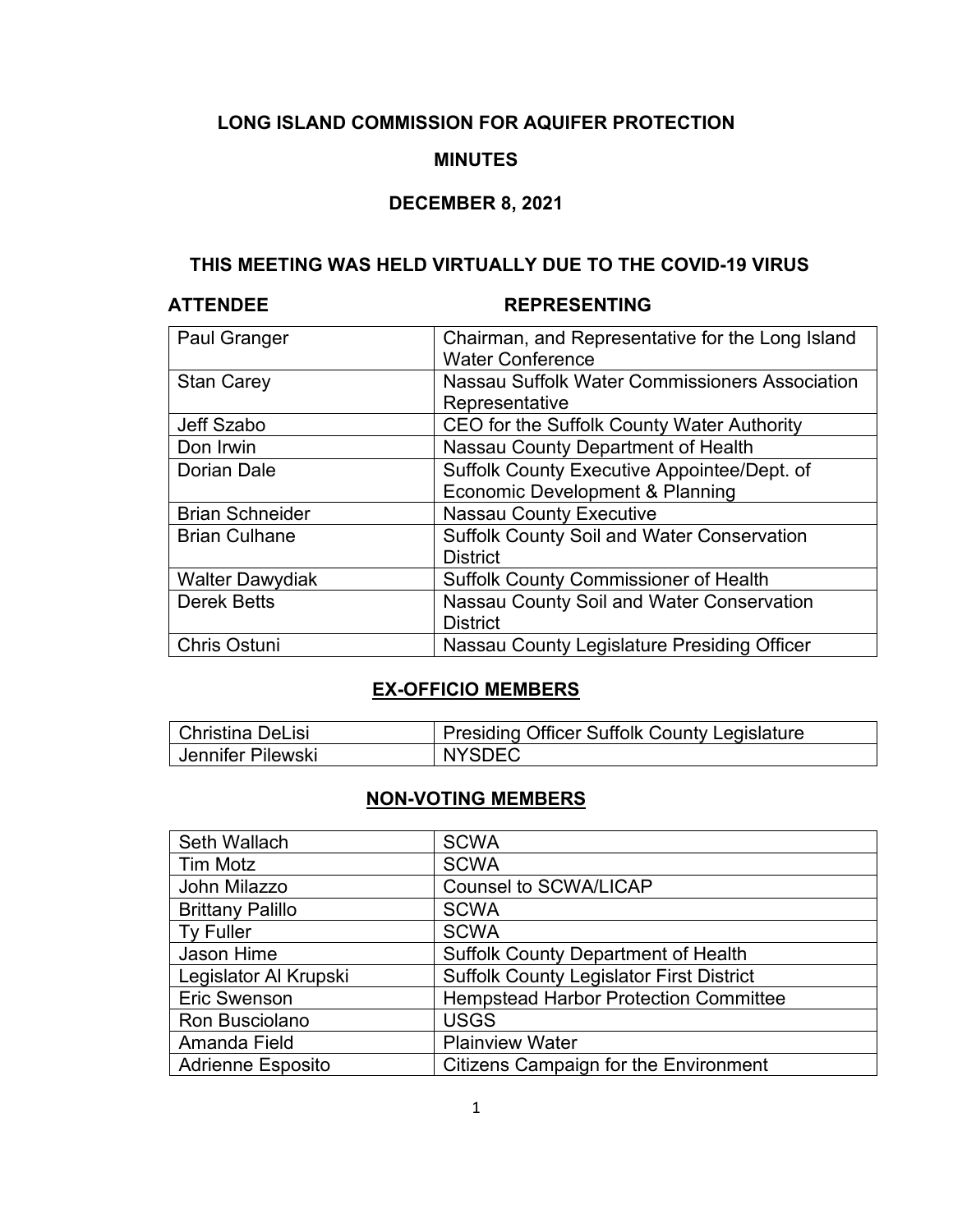| J. Belle                | <b>West Hempstead Water</b>               |
|-------------------------|-------------------------------------------|
| <b>Ralph Ataria</b>     | South Farmingdale Water District          |
| <b>Bill Schuckmann</b>  | <b>Hicksville Water</b>                   |
| Doug Paquette           | <b>Brookhaven National Lab</b>            |
| Sarah Golden            | <b>OWOL</b> Intern                        |
| Julia Lane              | <b>Times Review</b>                       |
| <b>Patrick Mason</b>    | Pix <sub>11</sub>                         |
| Angela Pettinelli       | Nassau County Department of Health        |
| Lorin Bocian            | Legislative Aide to Legislator A. Drucker |
| <b>Elizabeth Bailey</b> | Water for Long Island                     |
| <b>Michael Flaherty</b> | Department of Public Works, Nassau County |
| Paul Ponturo            | <b>H2M Architects</b>                     |
| <b>Rob Carpenter</b>    | Long Island Farm Bureau                   |

### **PUBLIC COMMENT:** No Comments.

Mr. Granger opened the meeting and thanked everyone for attending. Members of the Board and ex-officio members of the Board introduced themselves.

Mr. Granger then presented the minutes of the Meeting of September 27, 2021, for approval. On motion made by Mr. Schneider, and duly seconded by Mr. Carey, and unanimously carried, the minutes of the meeting held on September 27, 2021, were approved.

Mr. Granger then discussed the grant agreement with between SCWA and LICAP to fund the imagery work to be performed by the Cornell Institute of Resource Information Sciences (IRIS) to provide the aerial imagery work of Long Island, per the memo provided by Mr. Fuller, SCWA. On motion made by Mr. Carey, duly seconded by Mr. Schneider, and unanimously carried, the grant agreement was approved and could be executed.

Mr. Granger referenced the proposed calendar of meetings and public hearings for 2022. On motion made by Mr. Szabo, duly seconded by Mr. Schneider, and unanimously carried, the 2022 calendar was approved.

Mr. Granger then began recognizing the members of LICAP that would be stepping down or retiring. Mr. Granger presented a plaque of recognition to Mr. Carey and thanked him for his years of commitment to LICAP. Mr. Granger also recognized Mr. Schneider and Mr. Irwin for their many years of service and wished them well in their future endeavors.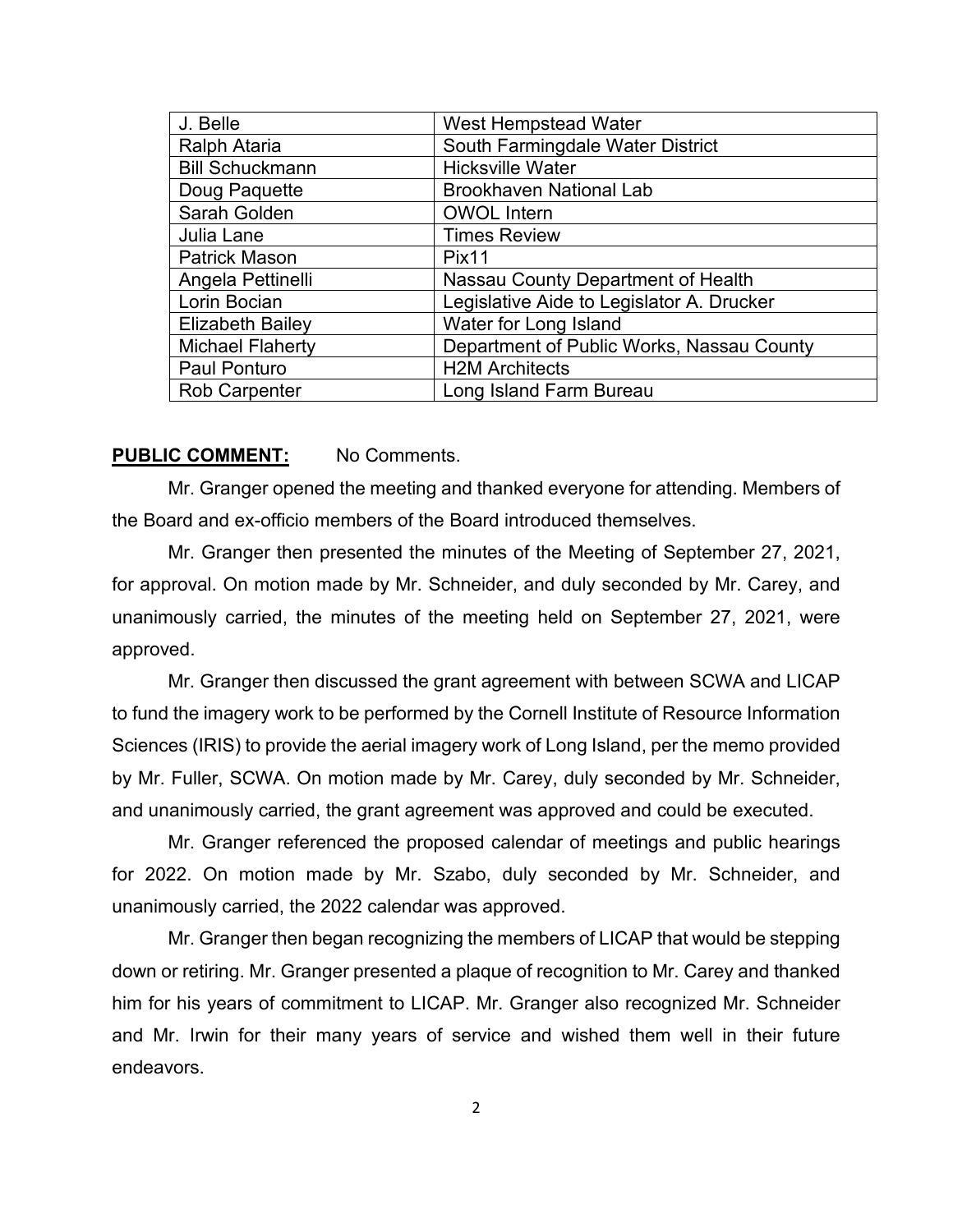Mr. Granger then introduced Tim Motz, SCWA to review the 2021 State of the Aquifer Report. Mr. Motz highlighted and reviewed each page of the report, including the feature story on treatment systems for emerging contaminants. Mr. Motz also described the pages covering federal funding and infrastructure improvement. Mr. Motz then proceeded by notifying attendees of the changes to the annual report, including hydrologic conditions.

Mr. Motz introduced Mr. Busciolano, USGS to review the hydrologic conditions for the past year. Mr. Busciolano reviewed groundwater levels, review of wells and streamflow. Mr. Motz then introduced Ms. Pilewski from the NYS Dept of Environmental Conservation to review groundwater pumpage. Ms. Pilewski reviewed average pumpage by day, peak versus non-peak pumpage, and the correlation between peak season versus average precipitation.

Mr. Motz then reviewed the section of the report that refers to water quality and changes to the EPA's lead and copper rule. Mr. Motz proceeded by introducing Mr. Hime, Public Health Engineer for Suffolk County, to outline the County's work to initiate private well surveys and samples and the exceedances that were a product of this testing. Mr. Motz then introduced Mr. Schneider, Deputy County Executive for Nassau County to review the groundwater monitoring section of the report for Nassau County. Mr. Schneider discussed a drop-off in the County's ability to monitor groundwater, and the initiation of a partnership with USGS to sample wells. Mr. Schneider stated that through the infrastructure bill he hopes to continue monitoring this in the future. Mr. Motz reintroduced Mr. Hime to discuss groundwater monitoring in Suffolk County. Mr. Hime acknowledged and applauded the work of the public water suppliers both long and short term in Suffolk County to take action to reduce exposure to contaminants. Mr. Motz announced the water conservation section of the report, as well as the Our Water Our Lives campaign efforts.

Mr. Granger asked if there was comment by the public for the hearing section of this meeting and invited attendees to submit comment by email to Mr. Motz. Ralph Ataria, commissioner from South Farmingdale Water District thanked the LICAP Board Members for their hard work and wished everyone a Merry Christmas and health

3